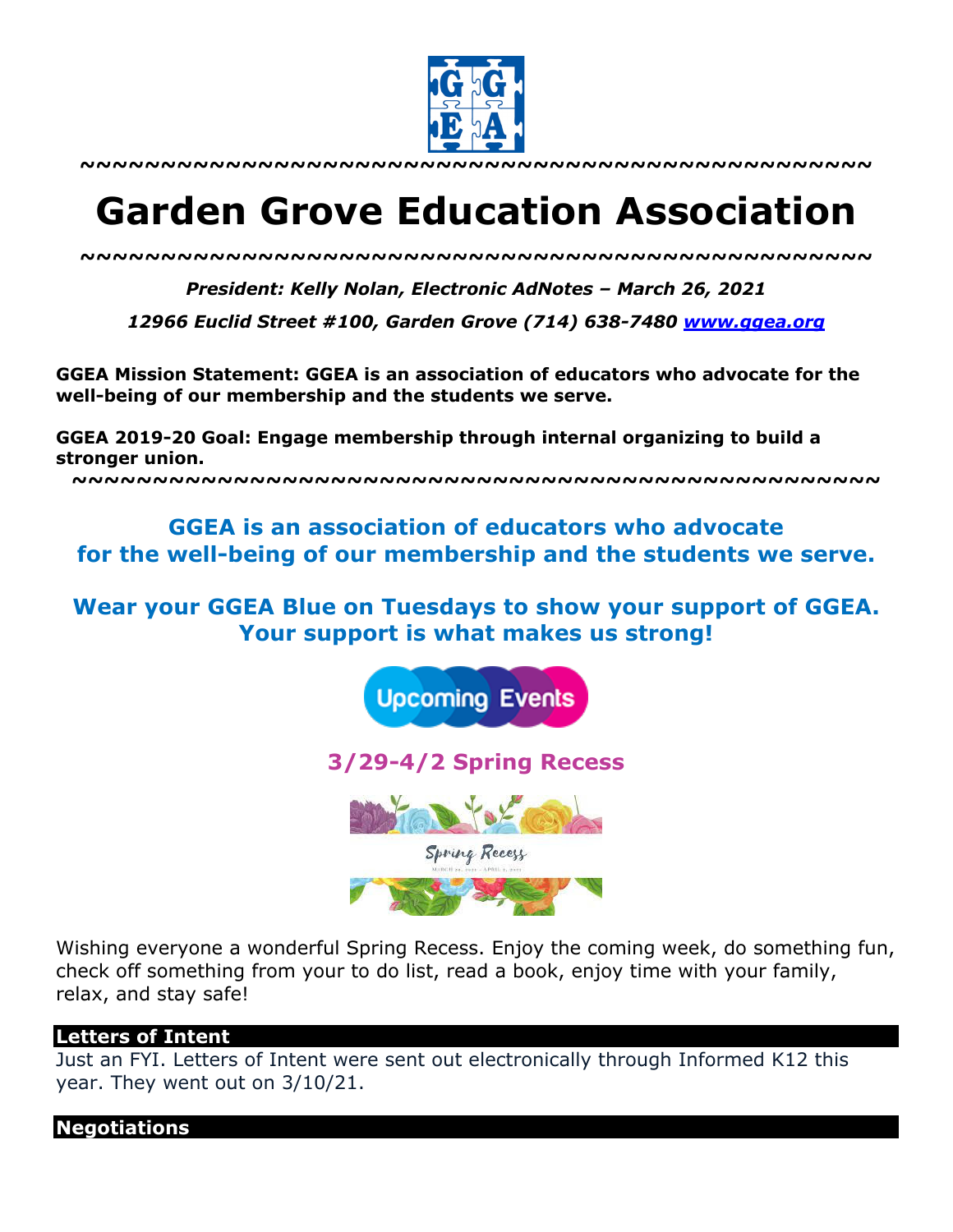GGEA's Negotiation Team met with the district yesterday. Nothing was settled at that time so there is no report. They will be back again at the table on April  $9<sup>th</sup>$ .

### **SERP**

GGUSD's consultant, Keenan & Associates concluded their financial analysis of the district's SERP results. They had a total of 72 participants. The district will be moving forward with the SERP plan. Congratulations to those of you participating.

## **COVID Vaccine**

The district asked me to put out a reminder that if you are still interested in receiving the COVID-19 vaccine at LQ, you will need to fill out the survey the district emailed to you.

### **Poster Contest**

This was in an earlier AdNote this year. Orange Service Center Council's (OSCC) Equity Team is conducting its poster contest once again. All K-12 students are encouraged to submit their artwork around the themes of Ethnic Minority Issues, LGBTQ+ Issues, Women Issues, or People with Disabilities Issues. Posters are due **April 2, 2021**. For more information click on the link below.

• **https://files.constantcontact.com/ea1a5c0d001/187d2c16-332a-4c2e-91d8-430f5760caef.png**

## **Guy DeRosa Grant Workshop**

The Equity Human Rights OSCC Committee is conducting a workshop for those CTA members who are thinking about applying for this grant and need help or ideas.

The workshop will be on **April 8th, 2021** from **4:00-6:00 PM**.

The **grant deadline is May 17,2021** with an award amount up to \$2,500.

The LGBTQ+ Safety in Schools Grant and Scholarship Program, in honor of Guy DeRosa, was created to promote human and civil rights by making our public schools safe for lesbian, gay, bisexual, transgender and queer/questioning+ persons.

This grant program will support groups, projects and presentations that promote the understanding of and respect for LGBTQ+ persons.

For more information click on the link below.

• **https://docs.google.com/forms/d/e/1FAIpQLSdOXsS9GDuop4iSH325nZe JUTyqe3-yrdOlBXvJipOOEVjQig/viewform**

### **Helpful Tax Information**

Remember, ask your tax advisor if your professional association dues are tax deductible. Click on the link for your GGEA/CTA/NEA dues for the 2020 tax year.

• **https://files.constantcontact.com/ea1a5c0d001/2b4023dd-1dc5-4029- 85e2-59974d18d34c.png**